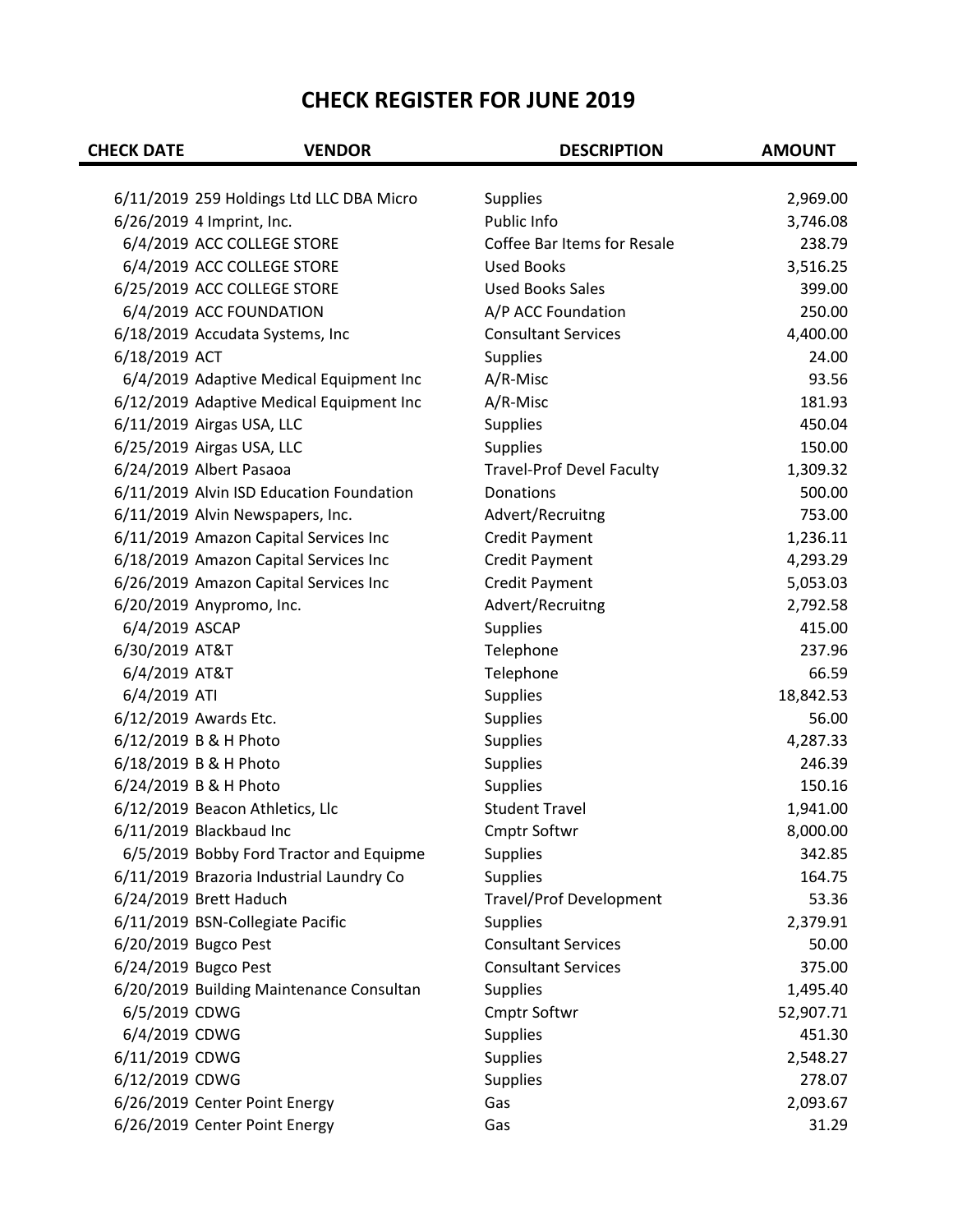| 6/26/2019 Center Point Energy            | Gas                            | 40.42     |
|------------------------------------------|--------------------------------|-----------|
| 6/11/2019 Center Point Energy            | Gas                            | 2,093.67  |
| 6/5/2019 Central Welding Supply Inc.     | Supplies                       | 233.00    |
| 6/6/2019 Central Welding Supply Inc.     | <b>Supplies</b>                | 286.00    |
| 6/11/2019 Central Welding Supply Inc.    | <b>Supplies</b>                | 2,476.75  |
| 6/18/2019 Central Welding Supply Inc.    | <b>Supplies</b>                | 895.00    |
| 6/18/2019 Certiport                      | <b>Supplies</b>                | 720.93    |
| 6/24/2019 Charley Bevill                 | <b>Travel Advances</b>         | 412.58    |
| 6/20/2019 Christal Albrecht              | <b>Travel/Prof Development</b> | 38.63     |
| 6/24/2019 Christal Albrecht              | Travel/Prof Development        | 231.96    |
| 6/6/2019 Cintas Corporation No 2         | <b>Consultant Services</b>     | 79.68     |
| 6/18/2019 Cintas Corporation No 2        | Supplies                       | 245.57    |
| 6/26/2019 Cintas Corporation No 2        | <b>Supplies</b>                | 79.68     |
| 6/19/2019 Citibank                       | Credit Card Payment            | 41,899.04 |
| 6/5/2019 City of Alvin                   | Water/Sewg/Trash               | 17,576.97 |
| 6/18/2019 Coburn Supply Company Inc      | <b>Supplies</b>                | 197.04    |
| 6/25/2019 Coburn Supply Company Inc      | <b>Supplies</b>                | 1,947.16  |
| 6/25/2019 Comcast Business               | Equip Maint/Rentl              | 2,312.08  |
| 6/20/2019 Commission On Accreditation of | <b>Supplies</b>                | 550.00    |
| 6/11/2019 Community Impact Newspaper     | Advert/Recruitng               | 2,110.00  |
| 6/25/2019 Construction & Maintenance Edu | <b>Supplies</b>                | 300.00    |
| 6/11/2019 Cynthia Griffith               | <b>Travel/Prof Development</b> | 148.00    |
| 6/13/2019 Cynthia Griffith               | <b>Travel/Prof Development</b> | 500.47    |
| 6/26/2019 Dahill Office Technology Corpo | Equip Maint/Rentl              | 580.36    |
| 6/13/2019 Dahill Office Technology Corpo | <b>Supplies</b>                | 1,029.44  |
| 6/25/2019 Dahill Office Technology Corpo | <b>Supplies</b>                | 161.20    |
| 6/11/2019 Daniel Gonzalez, Jr            | <b>Travel/Prof Development</b> | 218.66    |
| 6/5/2019 David Griffith                  | <b>Travel/Prof Development</b> | 30.00     |
| 6/26/2019 David Van Riper dba Get Certif | <b>Supplies</b>                | 2,400.00  |
| 6/4/2019 David W. Westmoreland           | <b>Consultant Services</b>     | 6,511.23  |
| 6/20/2019 Deborah Kraft                  | <b>Travel/Prof Development</b> | 1,288.92  |
| 6/12/2019 Dell Marketing L. P.           | <b>Supplies</b>                | 2,954.52  |
| 6/20/2019 Dell Marketing L. P.           | <b>Supplies</b>                | 3,655.85  |
| 6/25/2019 Dell Marketing L. P.           | <b>Supplies</b>                | 2,111.01  |
| 6/5/2019 Don C. Watkins                  | <b>Supplies</b>                | 150.00    |
| 6/24/2019 Dreyfus Printing               | <b>Supplies</b>                | 389.85    |
| 6/20/2019 Dynamic Laboratories, Inc      | <b>Supplies</b>                | 1,575.00  |
| 6/11/2019 Earthwise Environmental Inc    | <b>Consultant Services</b>     | 738.00    |
| 6/11/2019 Elliott Electric Supply Inc    | Supplies                       | 754.80    |
| 6/24/2019 Elliott Electric Supply Inc    | <b>Supplies</b>                | 411.10    |
| 6/11/2019 Elsevier-Hesi                  | <b>Supplies</b>                | 2,840.00  |
| 6/20/2019 Evelyn Jammer                  | Travel-TDCJ                    | 596.82    |
| 6/4/2019 Facilities Sources              | <b>Consultant Services</b>     | 3,705.86  |
| 6/6/2019 Fastenal Company                | <b>Supplies</b>                | 296.40    |
| 6/6/2019 Federal Express                 | Freight                        | 676.52    |
| 6/11/2019 Fisdap                         | <b>Supplies</b>                | 420.00    |
| 6/20/2019 Gabriela Leon                  | <b>Travel Advances</b>         | 168.00    |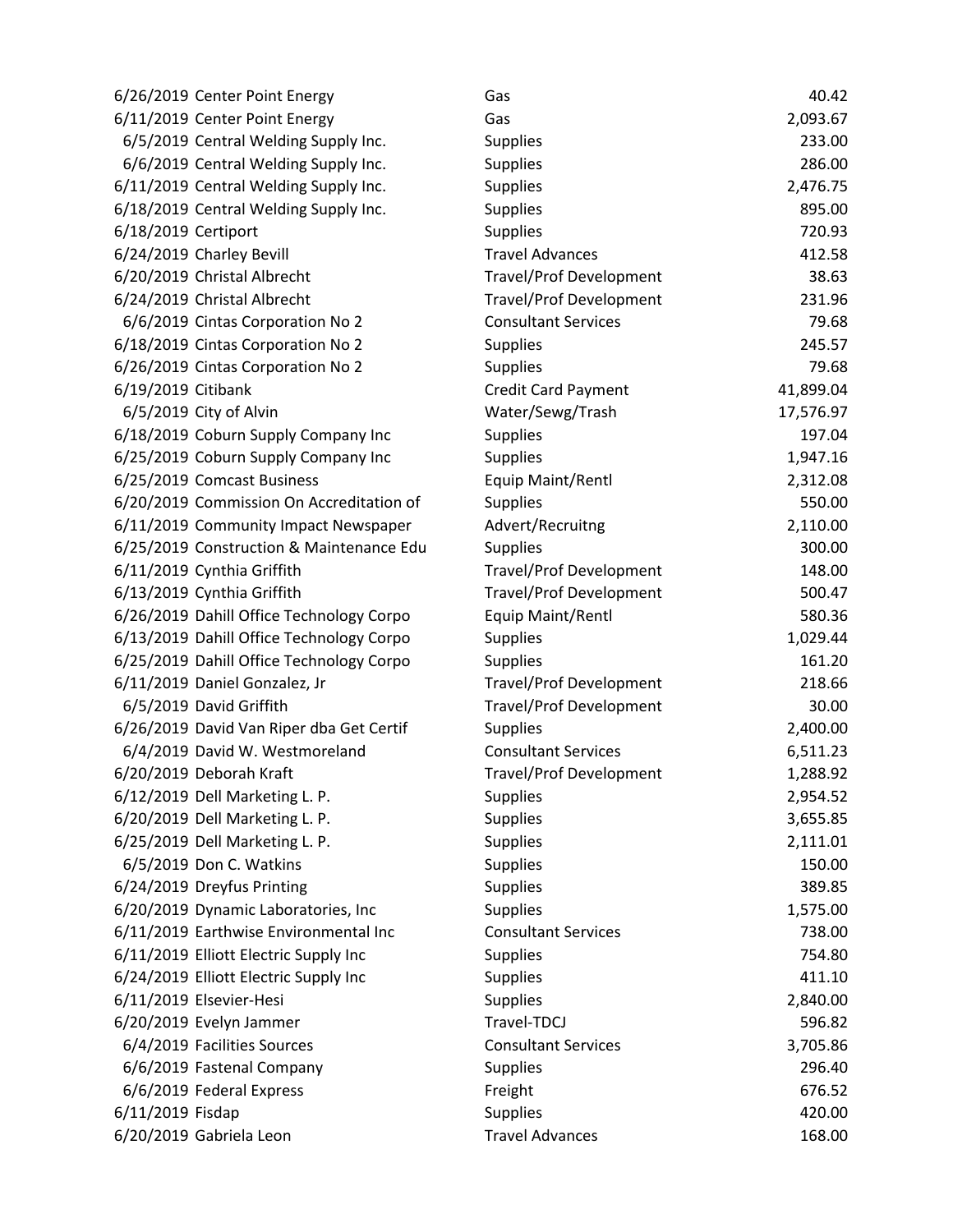|                     | 6/11/2019 Galls Parent Holdings, Llc Dba | <b>Supplies</b>                     | 36.16     |
|---------------------|------------------------------------------|-------------------------------------|-----------|
|                     | 6/26/2019 Galls Parent Holdings, Llc Dba | <b>Supplies</b>                     | 165.96    |
|                     | 6/5/2019 Gateway Printing & Office Supp  | <b>Supplies</b>                     | 3,720.00  |
|                     | 6/24/2019 George's Cleaners              | <b>Supplies</b>                     | 225.00    |
|                     | 6/12/2019 Government Procurement Service | <b>Travel/Prof Development</b>      | 310.00    |
| 6/18/2019 Grainger  |                                          | <b>Supplies</b>                     | 143.19    |
|                     | 6/4/2019 GT Distributors Inc             | <b>Supplies</b>                     | 8,769.31  |
|                     | 6/20/2019 Gumbo Medical LLC              | Equipment                           | 5,863.00  |
|                     | 6/18/2019 Healthcare Providers Service O | Malpractice Ins Payable             | 9,808.00  |
|                     | 6/11/2019 HEB Credit Receivables-Dept. 3 | Supplies-TDCJ                       | 150.78    |
|                     | 6/11/2019 Henry Schein Inc               | <b>Supplies</b>                     | 55.57     |
|                     | 6/6/2019 Herff Jones Llc                 | Miscellaneous                       | 319.59    |
|                     | 6/26/2019 Holly Williams                 | <b>Travel/Prof Development</b>      | 723.90    |
|                     | 6/5/2019 Home Depot                      | <b>Supplies</b>                     | 248.18    |
|                     | 6/11/2019 Houston Community Newspapers   | Advert/Recruitng                    | 608.85    |
|                     | 6/4/2019 Iron Mountain Inc               | Shredding                           | 1,347.33  |
|                     | 6/4/2019 J & J Tours and Charters        | <b>Consultant Services</b>          | 1,000.00  |
|                     | 6/24/2019 Jade Borne                     | <b>Travel/Prof Development</b>      | 18.43     |
|                     | 6/4/2019 JD Palatine, LLC                | Personnel Actions/Other             | 155.60    |
|                     | 6/12/2019 Jennifer Anagbogu              | <b>Supplies</b>                     | 39.05     |
|                     | 6/24/2019 Joe's Barbeque Co              | Public Info                         | 1,433.00  |
|                     | 6/12/2019 Joe's Barbeque Co              | <b>Supplies</b>                     | 244.30    |
|                     | 6/5/2019 JT Repair, Inc.                 | <b>Supplies</b>                     | 190.00    |
|                     |                                          |                                     |           |
|                     | 6/24/2019 Julia I Moya                   | <b>Supplies</b>                     | 39.05     |
|                     | 6/4/2019 Kathryn T. Singleton Cane       | <b>Travel-Prospective Employees</b> | 494.99    |
|                     | 6/5/2019 Konica Minolta                  | Equip Maint/Rentl                   | 507.01    |
|                     | 6/5/2019 Laerdal Medical Corporation     | Equipment                           | 30,995.00 |
|                     | 6/25/2019 Laerdal Medical Corporation    | Equipment                           | 1,795.00  |
| 6/26/2019 Lea Sharp |                                          | <b>Travel-Prof Devel Faculty</b>    | 48.66     |
|                     | 6/6/2019 Lee Oil Company                 | Fuel                                | 1,137.75  |
|                     | 6/20/2019 Leonard Partida                | <b>Travel/Prof Development</b>      | 119.48    |
|                     | 6/18/2019 Mainstage Theatrical Supply, I | Equipment                           | 3,435.70  |
|                     | 6/4/2019 Mary Song                       | <b>Supplies</b>                     | 39.05     |
|                     | 6/6/2019 McKee Foods Corporation         | Miscellaneous                       | 39.58     |
|                     | 6/11/2019 Mckesson Medical-Surgical Gove | <b>Supplies</b>                     | 1,925.07  |
|                     | 6/25/2019 Mckesson Medical-Surgical Gove | <b>Supplies</b>                     | 291.96    |
|                     | 6/4/2019 Medic Pharmacy, LLC             | <b>Meal Scholarships</b>            | 3,452.52  |
|                     | 6/6/2019 Melissa Fleming DBA Houston Pa  | Advertising                         | 300.00    |
|                     | 6/12/2019 Metalcraft, Inc.               | <b>Supplies</b>                     | 405.28    |
|                     | 6/11/2019 Micronet Technology, Inc       | <b>Consultant Services</b>          | 1,590.00  |
|                     | 6/24/2019 Micronet Technology, Inc       | <b>Consultant Services</b>          | 795.00    |
|                     | 6/4/2019 Mrs. Anna M. Oskerson           | <b>Travel-Prof Devel Faculty</b>    | 42.92     |
|                     | 6/6/2019 Ms. Carole L. Hallows           | <b>Travel/Prof Development</b>      | 33.14     |
|                     | 6/20/2019 Ms. Margarita Delgado          | <b>Travel/Prof Development</b>      | 26.10     |
|                     | 6/5/2019 Ms. Sara N. Bouse               | Supplies-TDCJ                       | 26.03     |
|                     | 6/4/2019 Ms. Sara N. Bouse               | <b>Travel Advances</b>              | 263.28    |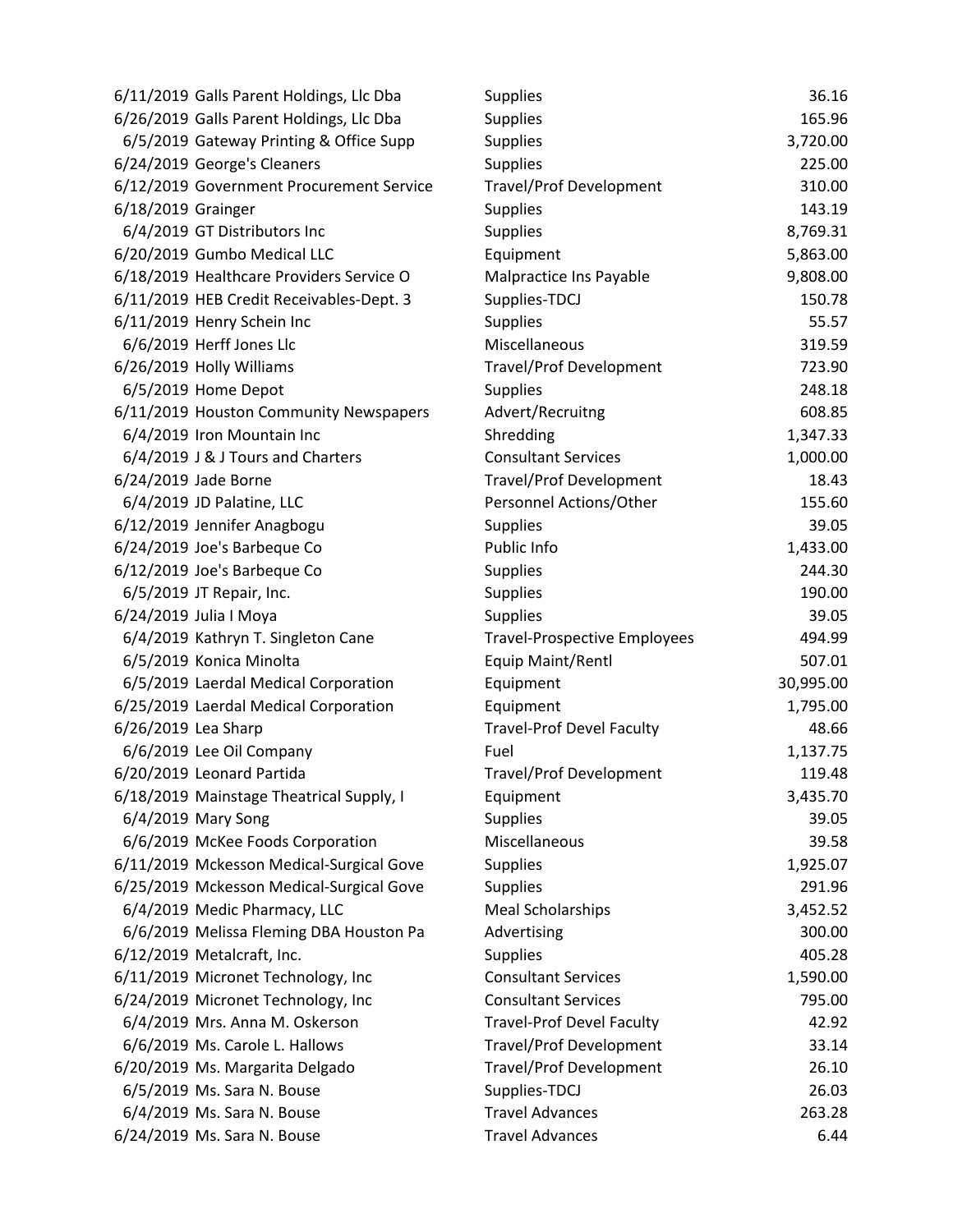| 6/20/2019 Ms. Sara N. Bouse              | Travel-TDCJ                      | 146.57    |
|------------------------------------------|----------------------------------|-----------|
| 6/4/2019 Ms. Traci Elliott               | <b>Travel-Prof Devel Faculty</b> | 572.92    |
| 6/5/2019 Mvap Medical Supplies Inc       | <b>Supplies</b>                  | 1,675.40  |
| 6/11/2019 Mvap Medical Supplies Inc      | <b>Supplies</b>                  | 32.25     |
| 6/11/2019 Nancy Fitzgerald               | <b>Travel-Prof Devel Faculty</b> | 1,654.52  |
| 6/11/2019 National Association of Studen | Travel/Prof Development          | 585.00    |
| 6/11/2019 National Cinema Network Inc    | Advert/Recruitng                 | 2,500.00  |
| 6/25/2019 National Switchgear Systems No | <b>Consultant Services</b>       | 8,264.00  |
| 6/11/2019 Office Depot Business Services | <b>Credit Payment</b>            | 9,953.07  |
| 6/24/2019 Ogburn's Truck Parts           | <b>Supplies</b>                  | 32.96     |
| 6/26/2019 One Stop Tents & Events        | Public Info                      | 495.00    |
| 6/6/2019 O'Reilly Auto Parts             | <b>Supplies</b>                  | 416.03    |
| 6/12/2019 O'Reilly Auto Parts            | <b>Supplies</b>                  | 788.98    |
| 6/26/2019 Pearland Chamber of Commerce   | <b>Supplies</b>                  | 60.00     |
| 6/18/2019 Performance Food Group, Inc.   | <b>Supplies</b>                  | 1,089.98  |
| 6/25/2019 Pharmacy Technician Certificat | <b>Supplies</b>                  | 129.00    |
| 6/20/2019 Pitney Bowes Inc.              | Postage                          | 916.92    |
| 6/4/2019 Pocket Nurse Enterprises        | <b>Supplies</b>                  | 116.76    |
| 6/11/2019 Pollock Paper Distributors     | <b>Supplies</b>                  | 80.88     |
| 6/26/2019 Precision Delta Corp           | <b>Supplies</b>                  | 2,773.50  |
| 6/6/2019 PrismRBS LLC                    | Equip Maint/Rentl                | 1,444.33  |
| 6/25/2019 Proenergy Partners Lp          | Gas                              | 4,189.77  |
| 6/5/2019 Quickcaption Inc                | <b>Consultant Services</b>       | 637.50    |
| 6/20/2019 Rachel Garry                   | <b>Travel Advances</b>           | 223.88    |
| 6/25/2019 Randi Faust                    | <b>Travel/Prof Development</b>   | 323.98    |
| 6/18/2019 Ray Daugherty Dba Fox Paving   | <b>Consultant Services</b>       | 4,000.00  |
| 6/6/2019 Redshelf Inc                    | <b>New Books</b>                 | 2,022.54  |
| 6/11/2019 Respironics, Inc.              | <b>Supplies</b>                  | 30.00     |
| 6/12/2019 Robert Ferrilli LLC            | <b>Consultant Services</b>       | 3,671.25  |
| 6/24/2019 Robert Ferrilli LLC            | <b>Consultant Services</b>       | 495.00    |
| 6/5/2019 Rogers, Morris & Grover, L.L.P  | <b>Attorney Fees</b>             | 8,881.30  |
| 6/25/2019 Rogers, Morris & Grover, L.L.P | <b>Attorney Fees</b>             | 9,532.75  |
| 6/5/2019 Royal Imaging                   | Cmptr Softwr                     | 18,140.00 |
| 6/18/2019 Runner Technologies, Inc. DBA  | <b>Cmptr Softwr</b>              | 4,878.90  |
| 6/5/2019 Screenvision                    | Advert/Recruitng                 | 624.00    |
| 6/25/2019 Shannon Graham                 | <b>Travel Advances</b>           | 341.00    |
| 6/20/2019 Shannon Graham                 | <b>Travel/Repetitive Mileage</b> | 128.99    |
| 6/26/2019 Shannon Wise                   | <b>Travel-Prof Devel Faculty</b> | 44.08     |
| 6/6/2019 Sherwin Williams                | <b>Supplies</b>                  | 49.69     |
| 6/25/2019 SHI-Government Solutions, Inc. | <b>Cmptr Softwr</b>              | 1,092.50  |
| 6/12/2019 Southern Association of Colleg | <b>Association Fees</b>          | 150.00    |
| 6/13/2019 Sparkletts                     | <b>Credit Payment</b>            | 551.16    |
| 6/4/2019 Stacy Ebert                     | <b>Travel Advances</b>           | 321.32    |
| 6/13/2019 Stacy Ebert                    | <b>Travel Advances</b>           | 389.00    |
| 6/26/2019 Stacy Ebert                    | <b>Travel Advances</b>           | 100.00    |
| 6/4/2019 Strouhal Tire Recapping Plant   | <b>Supplies</b>                  | 40.00     |
| 6/11/2019 Suretec Insurance Company      | Inst'l Insurance                 | 150.00    |